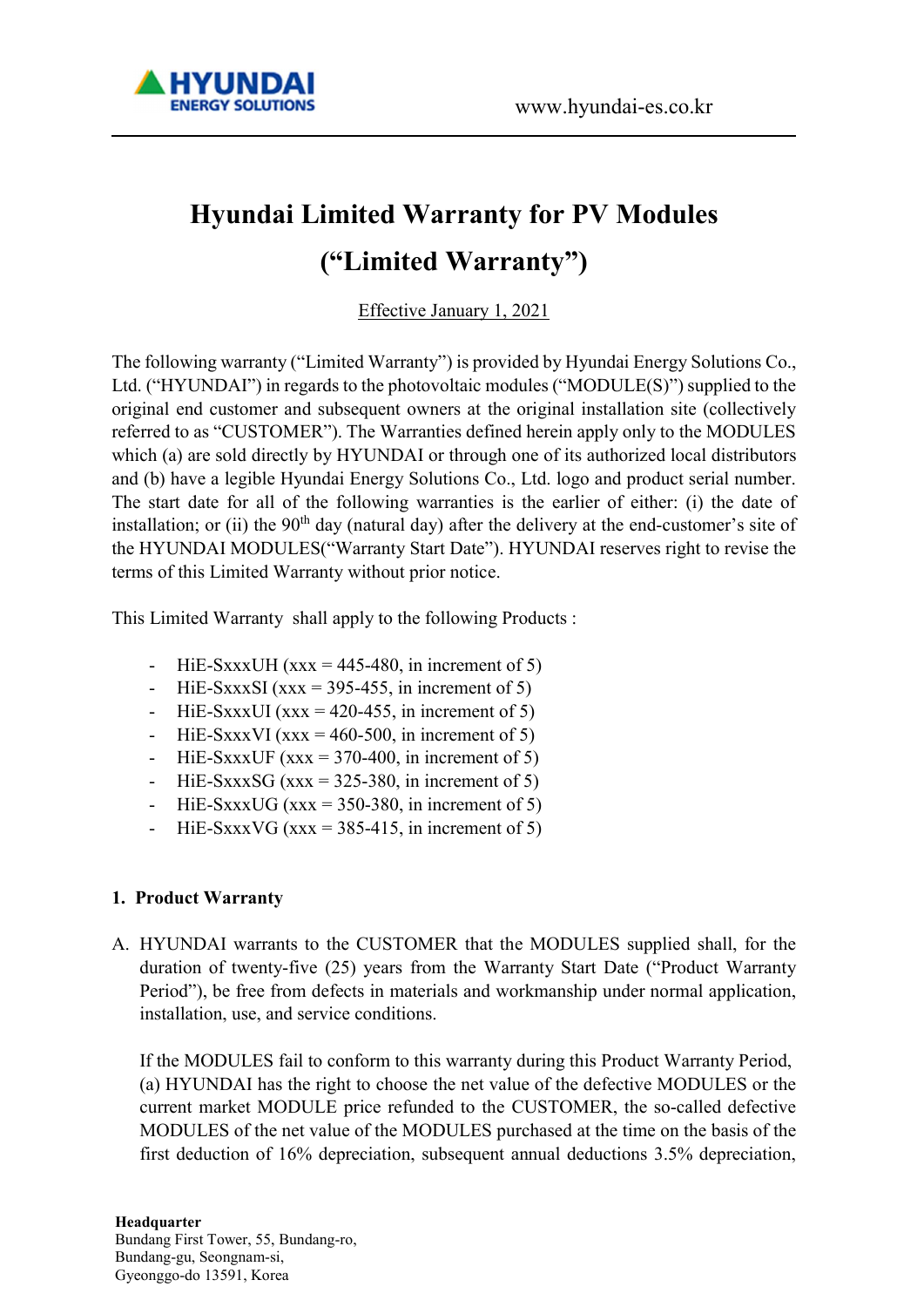

depreciation is calculated from the date of the warranty, up to 25 years; (b) Free repair or replacement of defective MODULES, and to provide the initial sale of the delivery point of free delivery service, the MODULES and parts to be replaced are owned by HYUNDAI.

B. The remedies set forth in this clause shall be the sole and exclusive remedy available to the CUSTOMER for any product defect, and shall not be available beyond the Product Warranty Period for any reason whatsoever.

### 2. Performance Warranty

A. HYUNDAI warrants to the CUSTOMER that for a period of one (1) year from Warranty Start Date the actual power output of the MODULES will be no less than 98.0% of the Nominal Power\* at STC\*\*, as specified on the date of sale in HYUNDAI's product datasheet. From the second year, the actual power output will decline annually by no more than 0.55%p for a period of remaining twenty-four (24) years, so that by the end of the twenty-five (25) years, an actual output of at least 84.8% of the Nominal Power\* at STC\*\*, as specified on the date of sale in HYUNDAI's product datasheet will be achieved.

If the MODULES fail to reach the guaranteed power output levels set out above provided that such loss in power is verified by HYUNDAI, (a) HYUNDAI has the right to choose the net value of the defective MODULES or the current market MODULE price refunded to the CUSTOMER, the so-called defective MODULES of the net value of the MODULES purchased at the time on the basis of the first deduction of 16% depreciation, subsequent annual deductions 3.5% depreciation, depreciation is calculated from the date of the warranty, up to 25 years; (b) Free repair or replacement of defective MODULES, and to provide the initial sale of the delivery point of free delivery service, the MODULES and parts to be replaced are owned by HYUNDAI.

B. The remedies set forth in this clause shall be the sole and exclusive remedies provided for any performance deficiencies, and shall not be available beyond the aggregate specified Performance Warranty Periods for any reason whatsoever.

#### 3. Exclusions and Limitations

- A. A warranty claim under any of the foregoing Warranties must be filed within the applicable warranty period.
- B. The Warranties do not apply to any MODULE, which in HYUNDAI's sole and absolute judgment, has been subjected to: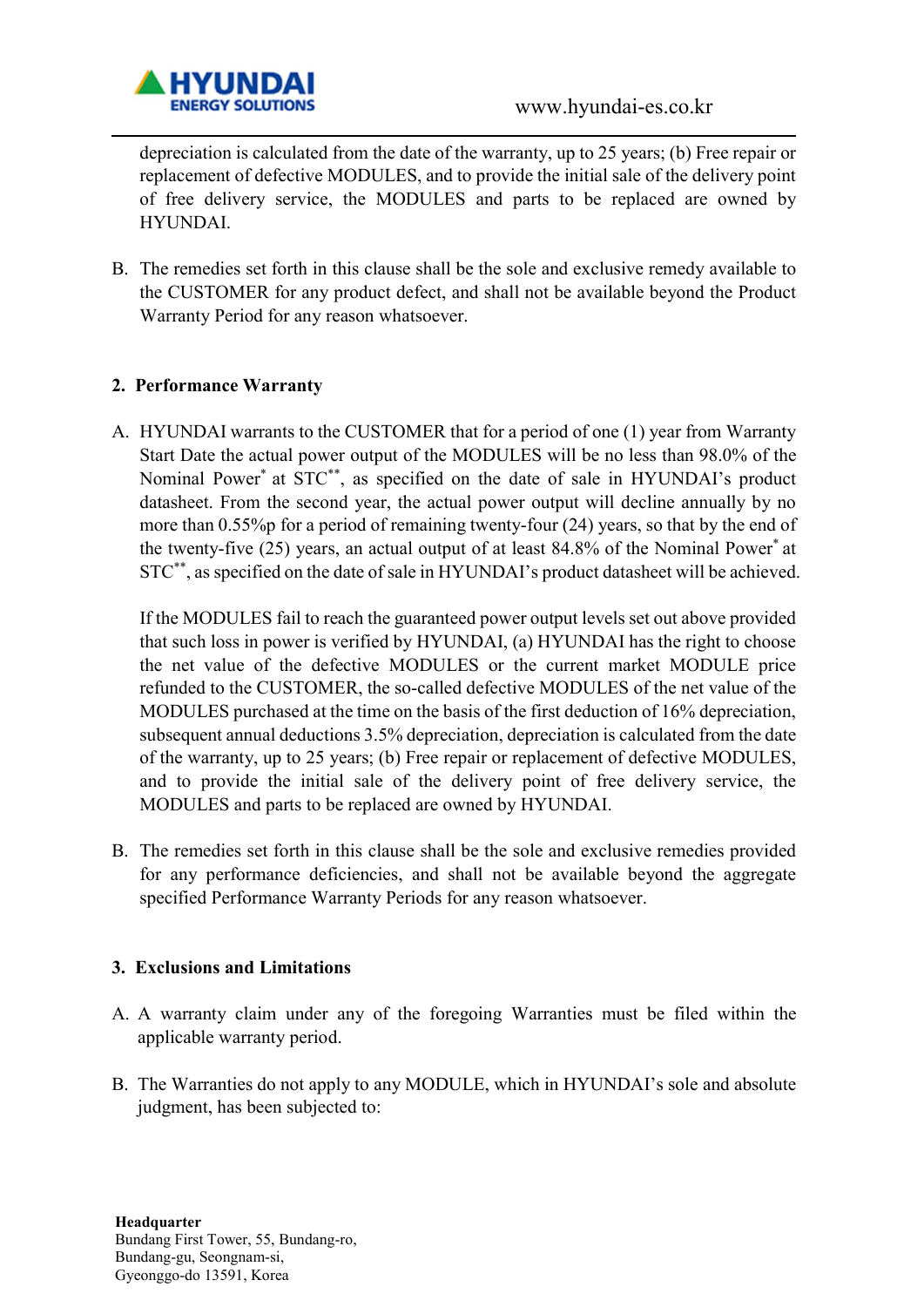

- (a) Damage and/or failure caused by use on a mobile unit including, but not limited to, vehicles, vessels, etc.;
- (b) Damage and/or failure caused by non-compliance with national and local electric codes;
- (c) Damage and/or failure caused by installations not in conformance with the MODULE(S) specifications, installation manuals, operation manuals, or labels attached to the MODULE(S);
- (d) Damage and/or failure caused by improper wiring, installation, or handling;
- (e) Damage and/or failure caused by devices and/or parts other than the MODULE(S) or by mounting methods of such devices and/or parts;
- (f) Damage and/or failure caused by improper or incorrectly performed maintenance, operation or modification;
- (g) Damage and/or failure caused by removal from the original place of installment;
- (h) Damage and/or failure caused by repairs not in accordance with HYUNDAI's instructions;
- (i) Damage and/or failure caused by inappropriate handling during storage, packaging or transportation; without limitation including damage caused by improper treatment, overloading, electro-chemical or electrical influences, or any other circumstances that may arise through no fault of HYUNDAI;
- (j) Damage and/or failure caused by external shock such as flying objects or external stress;
- (k) Damage and/or failure caused by direct contact with environmental pollution such as soot, acid rain or industrial chemicals including ammonia;
- (l) Damage and/or failure caused by direct contact with salt water;
- (m) Damage and/or failure caused by natural forces (earthquakes, tornados, floods, lightning, hurricanes, heavy snow, hail, etc.) and fire, power failures, power surges or other unforeseen circumstances that are beyond HYUNDAI's control;
- (n) Damage and/or failure caused by terrorist acts, riots, war or other man-made disasters;
- (o) Damage and/or failure caused by external stains or scratches that do not affect output;
- (p) Damage and/or failure caused by sound, vibration, rust, scratching, or discolorations that are the result of normal wear and tear, aging or continuous use; or
- (q) Damage and/or failure caused by MODULE(S) installed in a location that exceeds operating conditions.
- (r) Repair or modifications by someone other than an approved service technician of HYUNDAI.
- C. The Product Warranty and Performance Warranties shall be applied exclusively of one another. HYUNDAI, at its sole option and in its sole discretion, will decide whether the cause of the claim is applicable to the Product Warranty or any of the Performance Warranties.
- D. HYUNDAI will decide, at its sole and absolute option, whether to collect replaced MODULES or not. In the case HYUNDAI decides to collect all or some of the replaced MODULES, HYUNDAI will cover transportation (other than air transport) costs for

#### **Headquarter**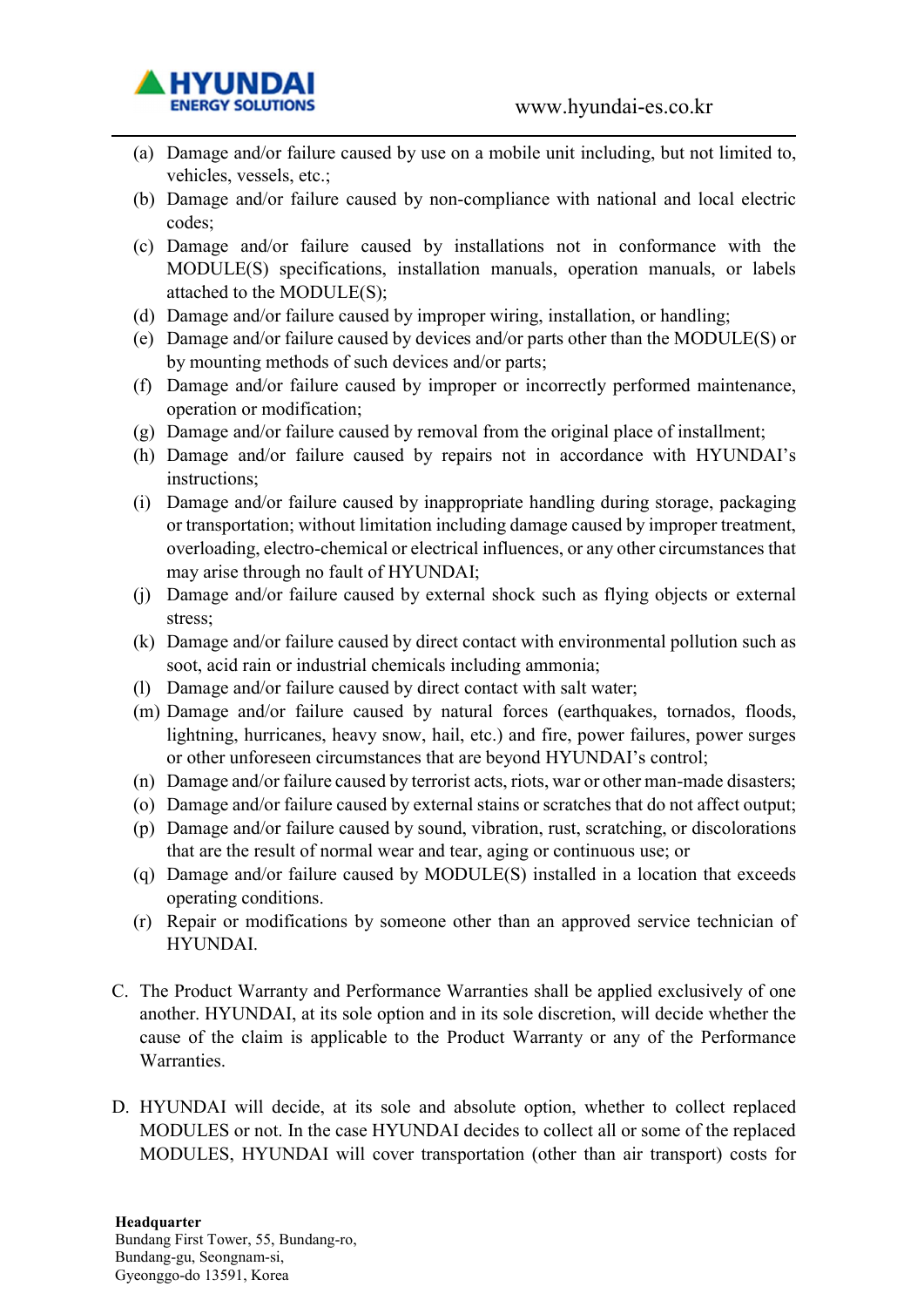

returning the MODULES. In the case HYUNDAI decides not to collect any replaced MODULES, HYUNDAI will not cover any transportation costs for returning the MODULES. In any case, HYUNDAI will not cover any of the costs associated with the installation, removal, reinstallation, discarding or packaging of the MODULES. If the collected MODULES are found not to be covered under these Warranties at HYUNDAI's sole and absolute judgement, CUSTOMER is obliged to cover all associated costs mentioned above.

- E. In the event that any model or make of MODULES for which a claim is made under either of the foregoing Warranties have been discontinued or materially altered, HYUNDAI reserves the right to replace the MODULES with any other module type that may be different in output, size, color or material.
- F. Any repaired or replaced MODULES under these Warranties will hold only the remaining warranty period applicable to the original MODULES.
- G. The Warranties provided under this Limited Warranty shall only extend to MODULES that have been installed within the sales area.

#### 4. Severability

If any court or competent authority finds any clauseor portion of any clause of this Limited Warranty invalid, illegal, or unenforceable, that portion will be deemed to be deleted only to the extent required, and the validity and enforceability of the rest of the Limited Warranty shall not be affected.

#### 5. Assertion of Claims

The assertion of claims under this Limited Warranty presupposes that the Customer has (i) informed the authorized reseller/distributor of our Module(s) in writing of the alleged claim, or that; (ii) this written notification has been sent directly to HYUNDAI in the event that the authorized reseller/distributor no longer exists (e.g. due to discontinuance of business or bankruptcy). Any such assertion of claims must be accompanied by the original sales receipt as the proof of purchase and time of purchase of HYUNDAI Module(s). The assertion of the claim must occur within thirty (30) days (natural day) from the date that the defects occurred. The return of Module(s) may only occur after the written authorization of HYUNDAI has been given.

#### 6. Force Majeure

HYUNDAI shall bear no responsibility or liability for the non-performance or delay of any duties or obligations arising out of this Limited Warranty due to natural disasters, industrial